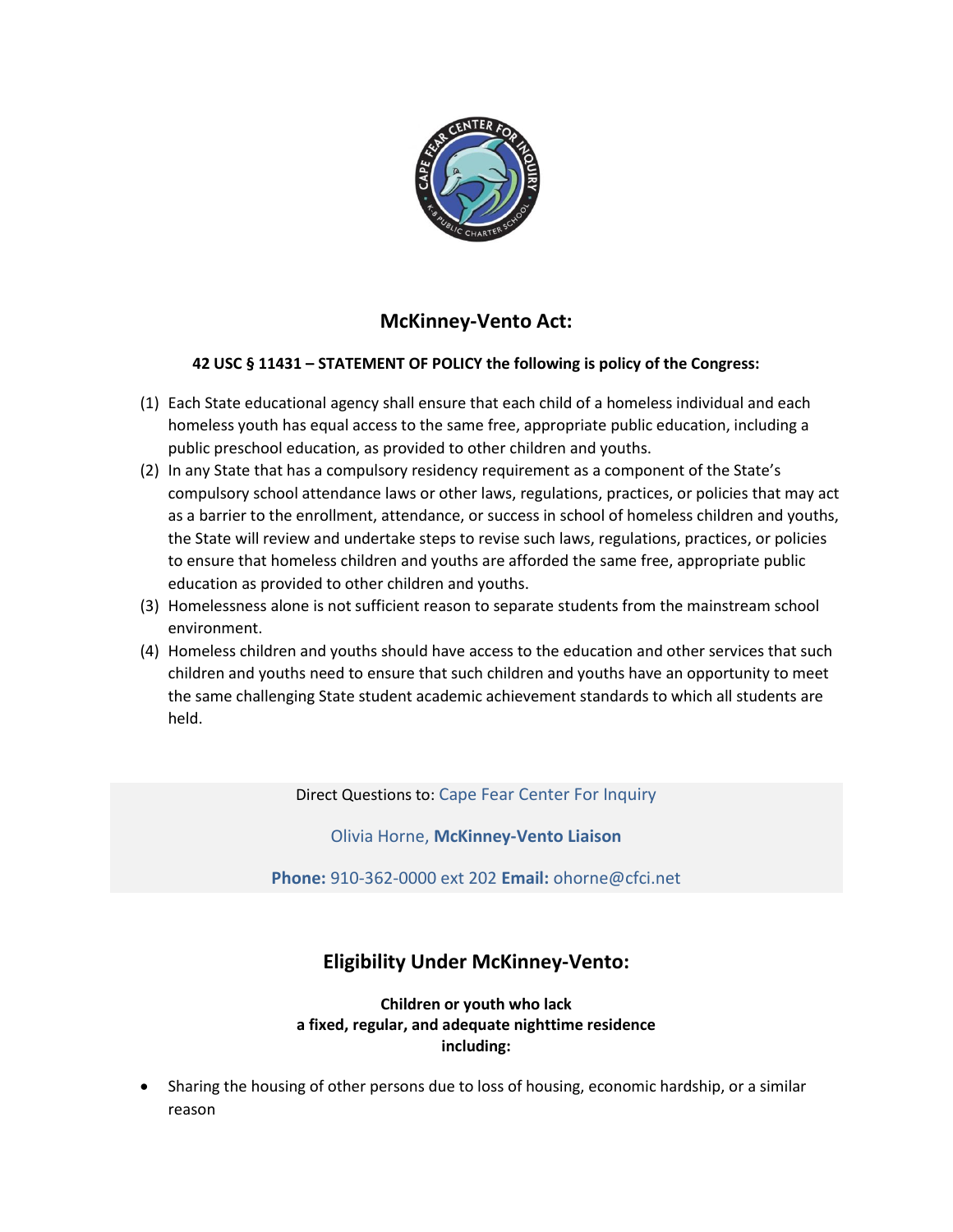- Living in motels, hotels, trailer parks, or camping grounds due to the lack of alternative adequate accommodations
- Living in emergency or transitional shelters
- Living in a public or private place not designed for or ordinarily used as a regular sleeping accommodation for human beings
- Living in cars, parks, public spaces, abandoned buildings, substandard housing, bus or train stations, or similar settings
- Migratory children living in the above circumstances
- Unaccompanied youth living in the above circumstances

# **Parent/Unaccompanied Homeless Youth Rights:**

### **Unaccompanied homeless youth are ensured the same educational rights that the McKinney-Vento Act provides for other homeless students, which include the right to:**

- Enroll immediately, even if they do not currently have paperwork normally required for enrollment.
- Attend either the local attendance area school or the school of origin, with the placement decision based on the student's best interest.
- Remain in the school of origin for the duration of the homelessness or until the end of the school year in which the student becomes permanently housed.
- Receive transportation to and from the school of origin.
- Receive educational services, such as free school meals, Title I services, participate in gifted and talented programs, vocational education, alternative education, and any other services comparable to what housed students receive.
- Not be stigmatized or segregated on the basis of their status as homeless.

#### **Local Liaisons shall assist unaccompanied homeless youth in:**

- Selecting a school of attendance and enrolling in school.
- Requesting transportation to and from the school of origin.
- Enrolling in school immediately while disputes are resolved.

### Additional McKinney Vento Resources

### **NC Homeless Education Program**

Lisa Phillips State Coordinator for the Education of Homeless Children and Youth [lphillip@serve.org](mailto:lphillip@serve.org)